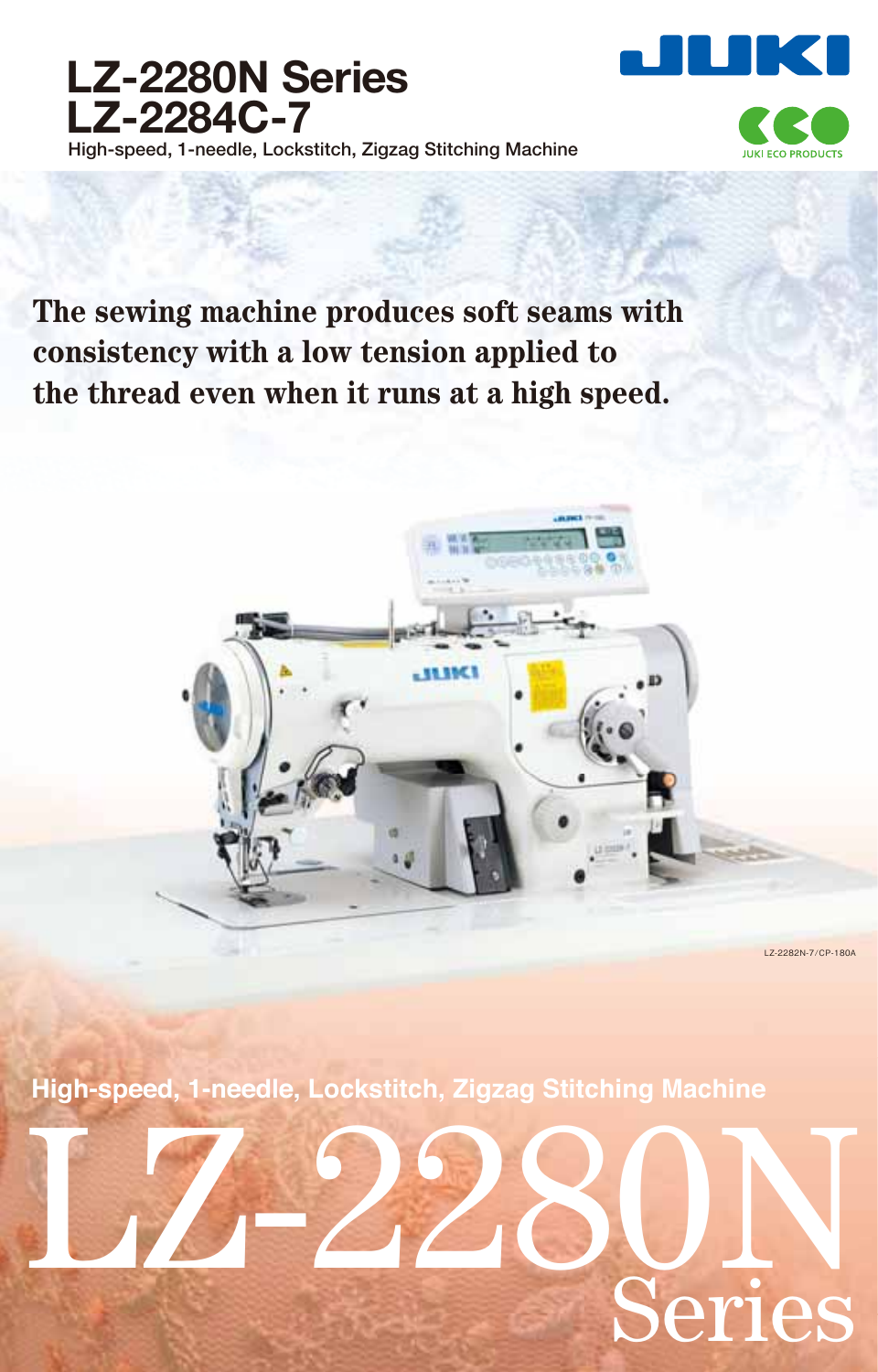## Highly reliable models in the LZ-2280N series that respond to many different kinds of sewing specifications.

 $\text{LZ-2282N}$  High-speed, 1-needle, Lockstitch, Standard Zigzag Stitching Machine with Lower Knife

 $\text{LZ-2282N-7}\;$  High-speed, 1-needle, Lockstitch, Standard Zigzag Stitching Machine with Lower Knife (with automatic thread trimmer)

 $\rm LZ\text{-}2284C\text{-}7$  High-speed, Cylinder-bed, 1-needle, Lockstitch, Zigzag Stitching Machine<br>with standard/3-step zigzag stitching pattern changeover function)

 $\overline{\text{LZ-2285N}}$  High-speed, 1-needle, Lockstitch, Fagoting Machine

## LZ-2282N / LZ-2282N-7

#### **Productivity is dramatically increased**

The machine incorporates a built-in lower knife that trims only the lower material. This allows the machine to simultaneously attach lace to the body of the foundation and trim only the body during processes to attach lace to the bottoms or tops of slips or to the joint seam lines of shorts.

#### **The machine demonstrates consistent trimming performance**

The knife is driven by a motor that runs independently from the sewing machine motor. With this feature, the knife can continue to run at a high speeds during trimming even when the speed of the machine is reduced during startup or when sewing curved sections. Furthermore, the knife is placed just beside the needle to provide a constant trimming width even on the curved sections.

## LZ-2284C-7 LZ-2285N

This is a cylinder-bed, lockstitch zigzag stitching machine based on the LZ-2284N-7 model. The cylinder-bed more than adequately facilitates the handling of tubular sewing products in circular sewing processes, thereby contributing to increased productivity and upgraded seam quality. This zigzag stitching machine is best suited to the attaching or counter stitching of elastic tape.



The pressure provided by the left- and right-hand sections of the fagoting holder can be separately adjusted in order to prevent an uneven material feed.



The sewing machine provided with an anti-material-slip function, which promises more beautifully finished seams, is included in three different model lineups.

 $\text{LZ-2280NU}$  High-speed, 1-needle, Lockstitch, Zigzag Stitching Machine with Anti-material-slip type

High-speed, 1-needle, Lockstitch, Zigzag Stitching Machine<br>with Anti-material-slip type  $\text{LZ-2284NU}$  High-speed, 1-heedle, Lockstitch, Zigzag Stitching Machine<br>(with Anti-material-slip type<br>(with standard/3-step zigzag stitching pattern changeover function)

High-speed, 1-needle, Lockstitch, Zigzag Stitching Machine  $\text{LZ-2284NU-7}$  with Anti-material-slip type (with standard/3-step zigzag stitching pattern changeover function and automatic thread trimmer)

#### **Uneven feed of the upper and lower cloths is totally eliminated**

With its newly developed feed mechanism, the machine prevents "uneven feed of the upper and lower cloths" when sewing girdles and body suits made of slippery, elastic materials.

#### **Simplified mechanism for easy operation**

Drop-feed sewing machines are widely said to feed in the lower cloth more quickly than the upper cloth. However, this machine prevents uneven feed of the upper and lower cloths in spite of its a drop-feed mechanism. In appearance, the gauge parts are identical to those of a conventional zigzag stitching machine, and operability is in no way affected by the newly developed feed mechanism.





LZ-2280NU series Conventional machine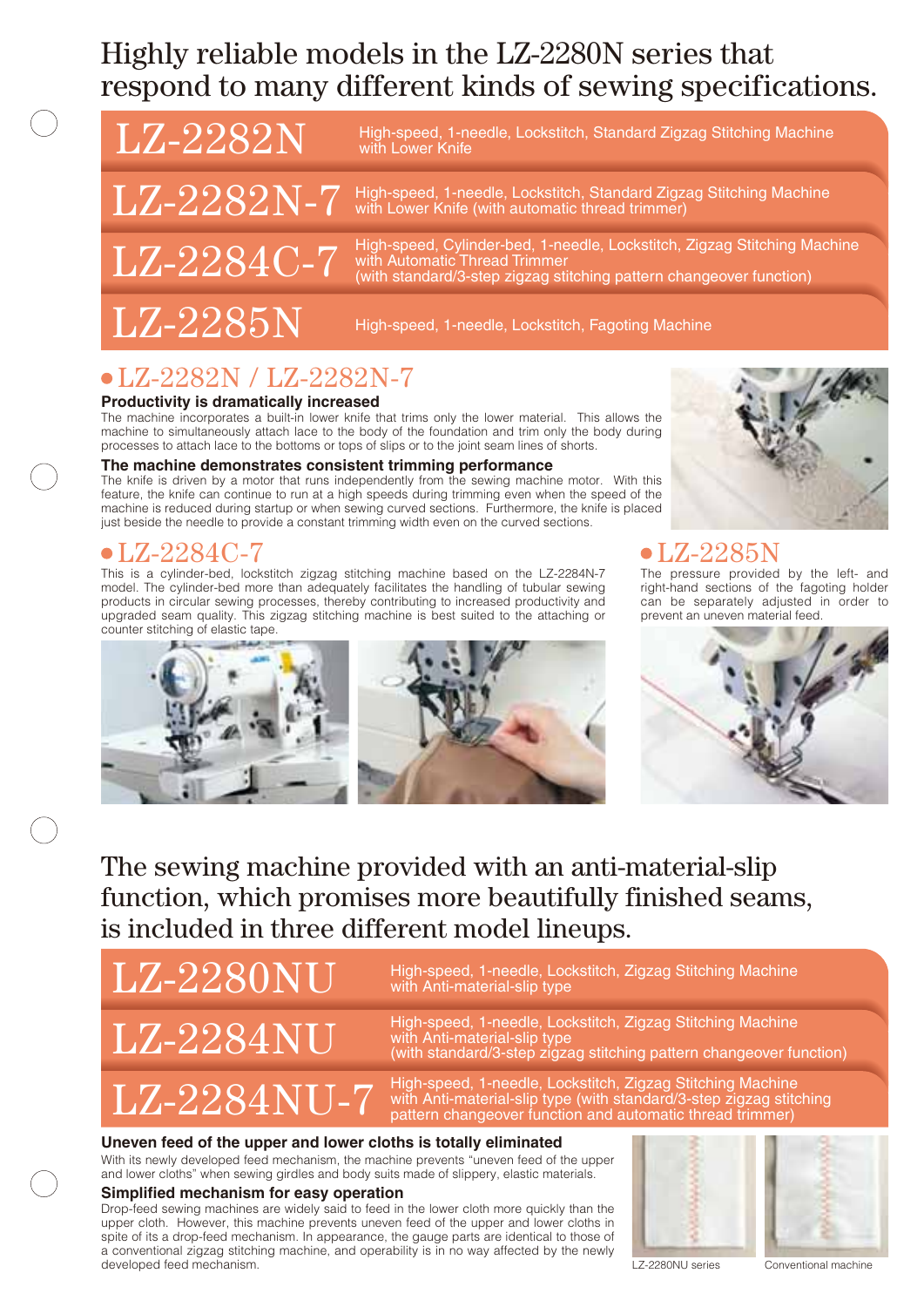## **OPTIONS**

| <b>Model</b> | Part No.     | <b>Description</b>                              | <b>Feature</b>                                                                                                                                                                                                                                                                        |
|--------------|--------------|-------------------------------------------------|---------------------------------------------------------------------------------------------------------------------------------------------------------------------------------------------------------------------------------------------------------------------------------------|
|              | 225-61559    | Automatic reverse feed Kit                      | This device allows a machine without thread trimmer to perform automatic<br>reverse feed function.                                                                                                                                                                                    |
| $RF-1$       | GRF-010000B0 | Pedal-operated reverse<br>feed stitching device | The device enables the operator to perform reverse feed stitching using the<br>pedal without using the right hand. (excluding the LZ-2285N)                                                                                                                                           |
| M097         | MAM-097000A0 | Fagotting feller asm.<br>(down-rolled type)     | This is the exclusive fagot stitch folder for the LZ-2285N, which is applicable to<br>the sewing of lingerie, foundation garments and baby wear.<br>(The fagot stitch folder asm. (up-rolled type):<br>The MAM-09700BA0 has been factory-installed on the machine prior to delivery.) |

## **Hook gib**

Soft seams can be produced by lowering the bobbin thread tension.

400-16408 Hook gib VS



### **Pedal-operated reverse feed stitching device (RF-1)**



GRF0100000B0 (asm.)



### **DP×5 #21, 134SUK Nm130)**

225-56054 Knife unit

D1440-583-H00 Needle thread guide<br>400-17095 Thread tension disk ( 400-17095 Thread tension disk (asm.) Presser foot (asm.)

### **Presser foot connecting components**

The aforementioned parts are used when a lockstitching type presser foot is installed on the machine. Select a parts set of either the presser-bar changing type or the presser bar The device enables the operator to perform reverse feed in the machine. Select a parts set of entier the presser-par changing<br>stitching using the pedal without using the right hand. [10] joining type, according to the type



Presser foot connecting components ① B1551-586-000 Presser foot connecting foot ② SS-7090910-TP

Screw

# **SPECIFICATIONS**

| Model                                                 |  | Without automatic thread trimmer                 | <b>LZ-2282N</b>                            | <b>LZ-2285N</b>                                                       | <b>LZ-2280NU</b>                                        | <b>LZ-2284NU</b>   |            |  |  |
|-------------------------------------------------------|--|--------------------------------------------------|--------------------------------------------|-----------------------------------------------------------------------|---------------------------------------------------------|--------------------|------------|--|--|
| name                                                  |  | With automatic thread trimmer                    | LZ-2282N-7                                 |                                                                       |                                                         | <b>LZ-2284NU-7</b> | LZ-2284C-7 |  |  |
| Stitch system                                         |  | Standard zigzag<br>(with lower knife)            | Fagoting                                   | Standard/<br>Standard zigzag<br>3-step zigzag                         |                                                         |                    |            |  |  |
| Stitch pattern                                        |  |                                                  |                                            |                                                                       | $\wedge \wedge \rightarrow \wedge$<br>$\triangle\wedge$ |                    |            |  |  |
| Max. sewing speed                                     |  |                                                  | 5,000sti/min*                              | 4.000sti/min*                                                         | 4,500sti/min*<br>5.000sti/min*                          |                    |            |  |  |
| Max. zigzag width                                     |  |                                                  | 4.5mm                                      | 8.0 <sub>mm</sub>                                                     | 10.0mm (standard)<br>10.0mm<br>10.0 $mm$ (3-step)       |                    |            |  |  |
| Max. feeding amount                                   |  |                                                  | 2.5mm                                      | 2.2mm                                                                 | 2.5mm (standard)<br>$2.0$ mm $(3\text{-step})$          |                    |            |  |  |
| Min. cutting allowance of lower knife                 |  |                                                  | 3.0 <sub>mm</sub>                          |                                                                       |                                                         |                    |            |  |  |
| Lower knife driving method                            |  |                                                  | AC motor                                   |                                                                       |                                                         |                    |            |  |  |
| Lift of the presser foot                              |  |                                                  | By hand: 4.0mm<br>By knee: 8.5mm           | By hand: 5.5mm<br>By hand: 5.5mm<br>By knee: 8.0mm<br>By knee: 10.0mm |                                                         |                    |            |  |  |
| Hook                                                  |  |                                                  | DP hook (with titanium-treated inner hook) |                                                                       |                                                         |                    |            |  |  |
| Thread take-up                                        |  |                                                  | Rotary type                                |                                                                       |                                                         |                    |            |  |  |
| Lubrication                                           |  |                                                  | Fully automatic                            |                                                                       |                                                         |                    |            |  |  |
| Lubricating oil                                       |  | JUKI New Defrix Oil No.1 (equivalent to ISO VG7) |                                            |                                                                       |                                                         |                    |            |  |  |
| Needle (at the time of delivery)                      |  |                                                  | 438 (Nm70),<br>$DP\times 5$ (#10)          | 438 (Nm80)                                                            | 438 (Nm70),<br>$DP \times 5$ (#10)                      | 438 (Nm80)         |            |  |  |
| Needle position changing mechanism                    |  |                                                  | Provided as standard                       |                                                                       | Provided as standard                                    |                    |            |  |  |
| Reverse feed stitching mechanism                      |  |                                                  | Provided as standard                       |                                                                       | Provided as standard                                    |                    |            |  |  |
| Needle throw pattern cam                              |  |                                                  | Triangular cam                             | Grooved cam                                                           | Triangular cam<br>Grooved cam                           |                    |            |  |  |
| <b>Standard Guage</b><br>(at the time<br>of delivery) |  | Needle plate                                     | 235-12817                                  | 100-61554                                                             | 225-48010                                               |                    | 225-82407  |  |  |
|                                                       |  | Feed dog                                         | 235-12908                                  | 100-64004                                                             | 225-48119                                               |                    | 225-81508  |  |  |
|                                                       |  | Presser foot (asm.)                              | 235-13062                                  | 225-91564                                                             | 225-48671                                               |                    | 235-03162  |  |  |

\*sti/min stands for Stitches per Minute.